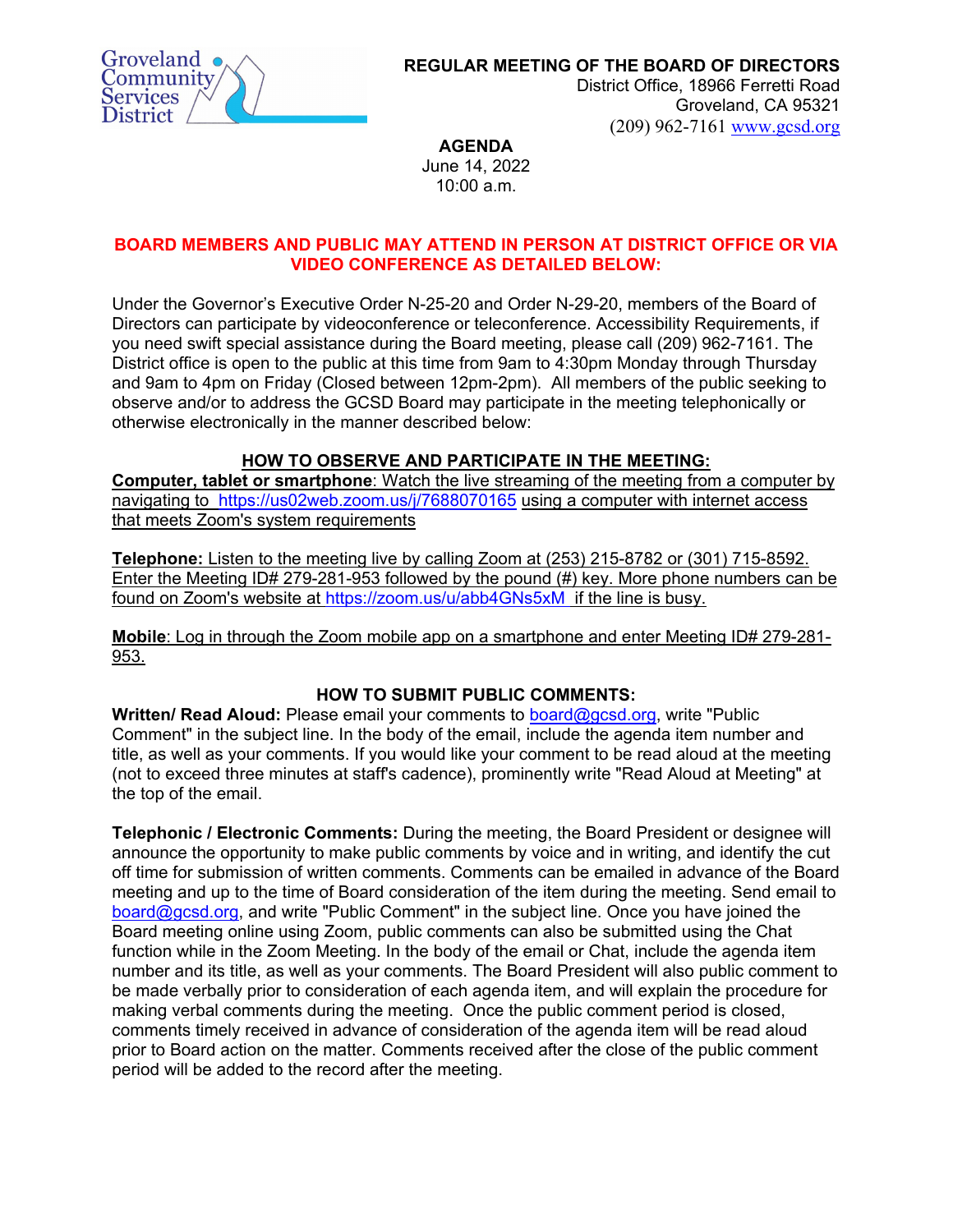### **ACCESSIBILITY INFORMATION:**

Board Meetings are accessible to people with disabilities and others who need assistance. Individuals who need special assistance or a disability-related modification or accommodation (including auxiliary aids or services) to observe and/or participate in this meeting and access meeting-related materials should contact Rachel Pearlman, Board Secretary, at least 48 hours before a regular meeting at (209) 962-7161 or [rpearlman@gcsd.org.](mailto:rpearlman@gcsd.org) Advanced notification will enable the District to swiftly resolve such requests to ensure accessibility.

#### **AGENDA MATERIAL:**

Physical copies of agenda material will not be available at the meeting. All agenda material can be accessed on the District Board Meeting Webpage at [https://www.gcsd.org/board-meetings](https://www.gcsd.org/board-meetings-meeting-documents)[meeting-documents.](https://www.gcsd.org/board-meetings-meeting-documents) Physical copies can be obtained through the District office once made available.

#### **PUBLIC RECORDS:**

Public records that relate to any item on the open session agenda for a meeting are available for public inspection. Those records that are distributed after the agenda posting deadline for the meeting are available for public inspection at the same time they are distributed to all or a majority of the members of the Board. The Board has designated the District's website located at [https://www.gcsd.org](https://www.gcsd.org/) as the place for making those public records available for inspection. The documents may also be obtained by calling the District office.

ALL AGENDA MATERIAL ARE AVAILABLE ON THE DISTRICT WEBSITE AT [WWW.GCSD.ORG](http://www.gcsd.org/) OR MAY BE INSPECTED IN THE GROVELAND COMMUNITY SERVICES DISTRICT OFFICE AT 18966 FERRETTI ROAD, GROVELAND, CALIFORNIA

Any person who has any questions concerning this agenda may contact the District Secretary. In compliance with the Americans with Disabilities Act, if you need special assistance to participate in this meeting, please contact the District at 209-962-7161. Notification 48 hours prior to the meeting will enable the District to make reasonable arrangements to ensure accessibility to this meeting. (28FR35.102-35.104 ADA Title 11)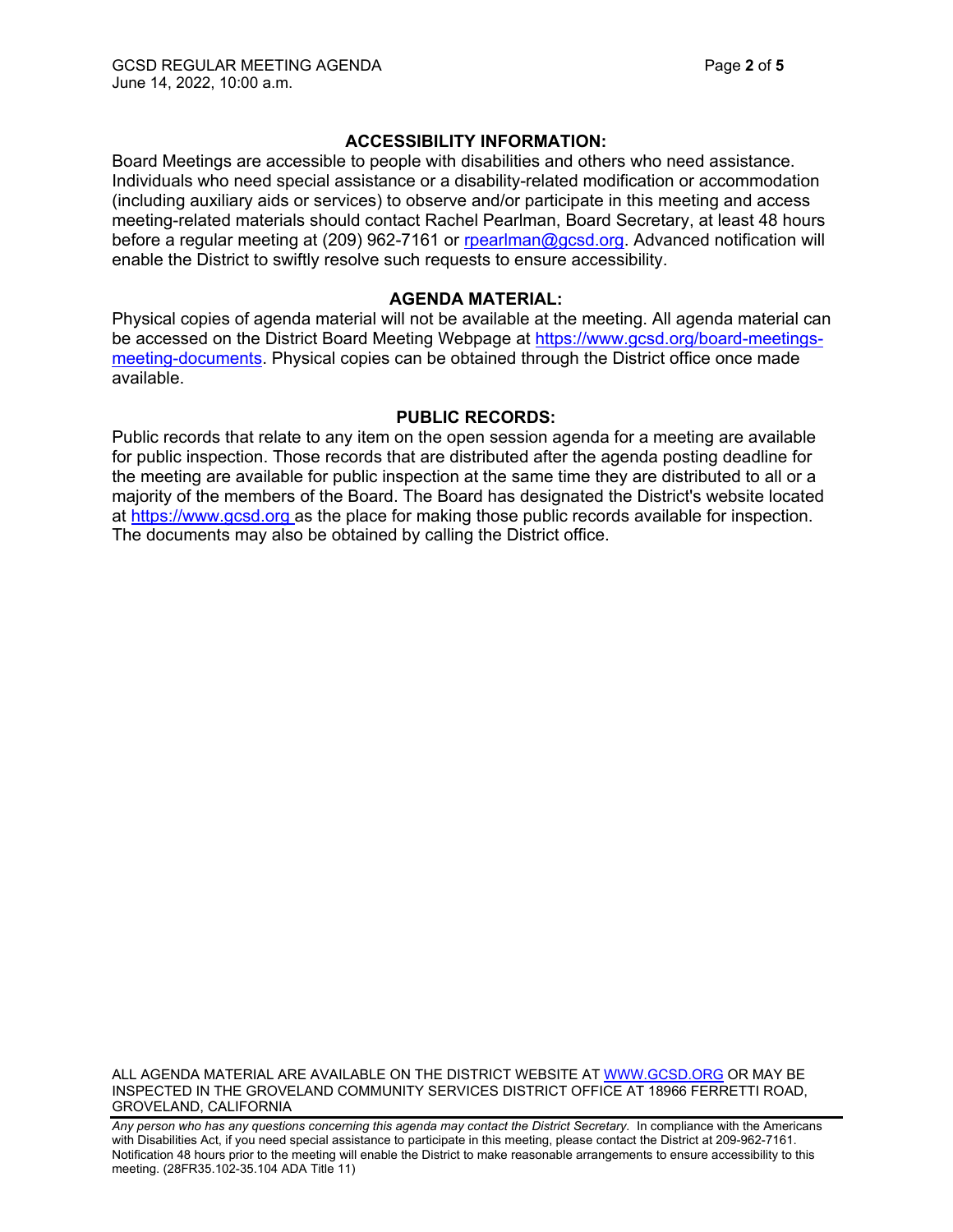

## **REGULAR MEETING OF THE BOARD OF DIRECTORS**

District Office, 18966 Ferretti Road Groveland, CA 95321 (209) 962-7161 [www.gcsd.org](http://www.gcsd.org/) 

#### **TELECONFERENCE AGENDA**

June 14, 2022 10:00 a.m.

**Call to Order**

### **Pledge of Allegiance**

### **Roll Call of Board Members**

Spencer Edwards, President Robert Swan, Vice President John Armstrong, Director Janice Kwiatkowski, Director Nancy Mora, Director

### **1. Approve Order of Agenda**

### **2. Public Comment**

Members of the public are appreciated for taking the time to attend this meeting and provide comments on matters of District business. Public comments are subject to a 3 minute time limit; 10 minutes on an individual topic. Although no action can be taken on items not listed on the agenda, please know we are listening carefully to your comments.

### **3. Information Items**

Brief reports may be provided by District staff and/or Board members as information on matters of general interest. No action will be taken by the Board during Reports, however items discussed may be recommended for discussion and action on a future agenda. Public comments will be taken after each report is provided.

### A. Staff Reports

- i. Fire Department Report
- ii. General Manager's Report
- iii. Operations Manager's Report
- iv. Administrative Services Manager's Report
- B. Proclamations
	- i. Recognition of Rachel Pearlman for her 5 Years of Service to the Groveland Community Services District
	- i. Recognition of Anthony Filippi for his 4 Years of Service to the Groveland Community Services District
	- ii. Recognition of Andrew Klein for his 1 Year of Service to the Groveland Community Services District

### **4. Consent Calendar**

Consent Calendar items are considered routine and will be acted upon by one motion. There will be no separate discussion on these items unless a member of the Board, Staff or a member of the Public requests specific items be set aside for separate discussion.

- A. Approve Minutes from the May 10, 2022, Regular Meeting
- B. Approve Minutes from the May 31, 2022, Special Meeting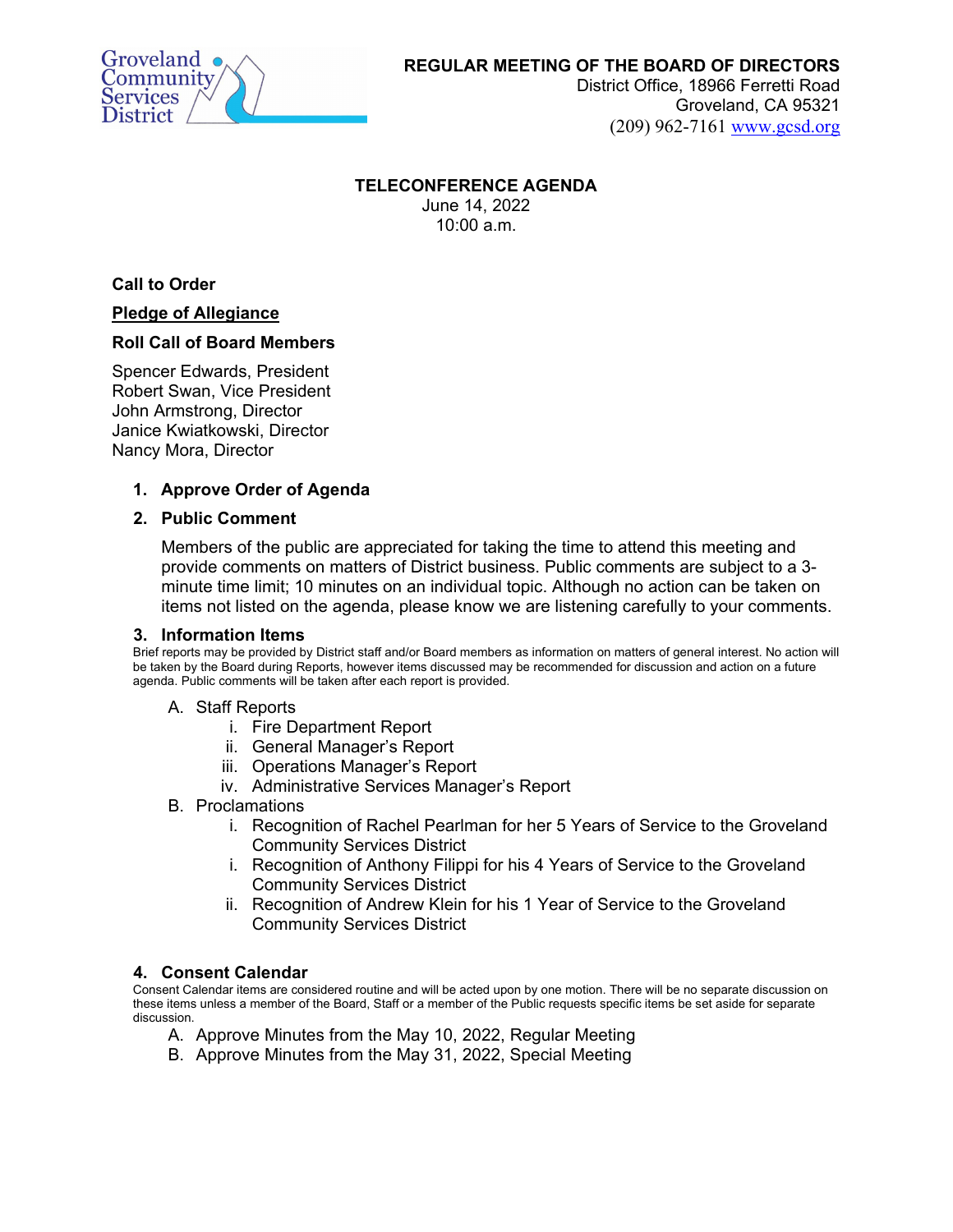- C. Accept May 2022 Payables
- D. Adoption of a Resolution Proclaiming a Local Emergency Persists, Ratifying the Proclamation of a State of Emergency by Governor's Executive Order N-25-20 and Order N-29-20, and Re-Authorizing Remote Teleconference Meetings of the Legislative Body of the Groveland Community Services District for the Period of June 14, 2022, through July 12, 2022, Pursuant to Brown Act Provisions
- E. Waive Reading of Ordinances and Resolutions Except by Title

### **5. Old Business**

(Items tabled or carried forward from a previous meeting to be considered on this agenda. The Board of Directors intends to consider each of the following items and may take action at this meeting. Public comment is allowed on each individual agenda item listed below, and such comment will be considered in advance of each Board action)

- A. Adoption of a Resolution Approving Implementation of the Previously Authorized Sewer Rate Increase for the Fiscal Year 22/23
- B. Adoption of a Resolution Establishing Board Member Remuneration, in Accordance with Director's Policy 10.3, for Attendance at Board Meetings, Training, and Other Approved Events

### **6. Public Hearing**

Conduct Public Hearing Regarding the Adoption of the FY 2022-2023 Final Budget

A. Adoption of a Resolution Approving the FY 2022-2023 Final Budget Including Appropriations Limit, Investment of District Funds Policy, Miscellaneous Fee Schedule, Employee Salary Schedule, and Organizational Chart

#### **7. Discussion and Action Items**

The Board of Directors intends to consider each of the following items and may take action at this meeting. Public comment is allowed on each individual agenda item listed below, and such comment will be considered in advance of each Board action.

- A. Adoption of a Resolution Commending Assistant Chief Andy Murphy on his Retirement and for his Efforts and Accomplishments While Serving the Groveland Fire Department
- B. Adoption of a Resolution Amending the System of Accounting Policies to Increase the Limit of Accounting for Fixed Assets from \$2,500 to \$5,000
- C. Adoption of a Resolution Approving of Health Care and Safety Coalition (HCSC) of Tuolumne-Calaveras Counties Participation Agreement
- D. Adoption of a Resolution Authorizing the General Manager to Execute Agreements with The California Department of Transportation for the Groveland Asset Rehabilitation and Beautification Project

ALL AGENDA MATERIAL ARE AVAILABLE ON THE DISTRICT WEBSITE AT [WWW.GCSD.ORG](http://www.gcsd.org/) OR MAY BE INSPECTED IN THE GROVELAND COMMUNITY SERVICES DISTRICT OFFICE AT 18966 FERRETTI ROAD, GROVELAND, CALIFORNIA

Any person who has any questions concerning this agenda may contact the District Secretary. In compliance with the Americans with Disabilities Act, if you need special assistance to participate in this meeting, please contact the District at 209-962-7161. Notification 48 hours prior to the meeting will enable the District to make reasonable arrangements to ensure accessibility to this meeting. (28FR35.102-35.104 ADA Title 11)